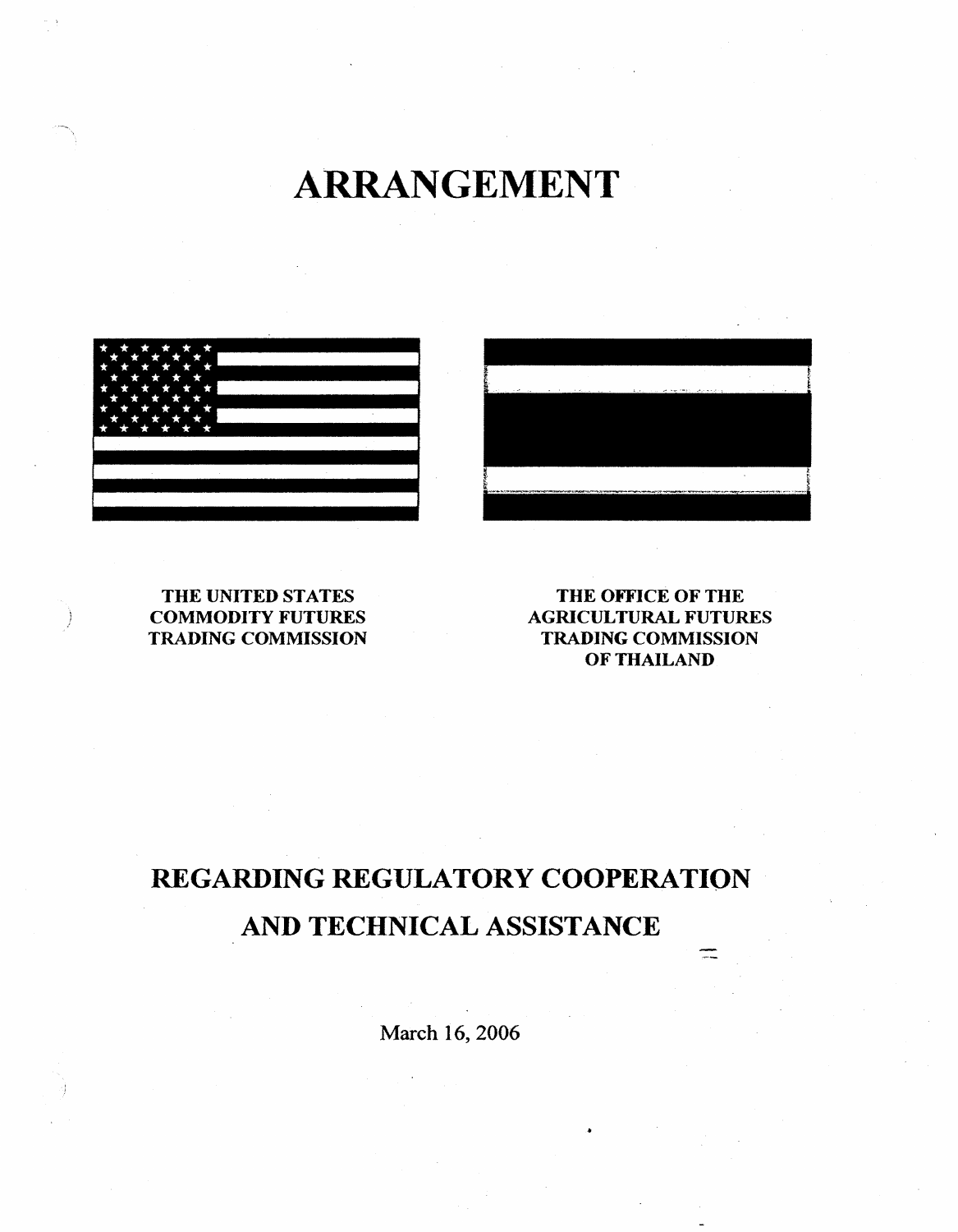1. The United States Commodity Futures Trading Commission (CFfC) was created by the United States Congress as an independent agency with the mandate to supervise and oversee commodity futures and options markets in the United States.

2. The Office of the Agricultural Futures Trading Commission of Thailand (AFfC), is the designated agency under the Agricultural Futures Trading Act, B.E. 2542 for the supervision, surveillance, regulation and development of agricultural futures and other applicable derivatives trading in Thailand.

3. The CFfC and the AFfC (collectively the Authorities) are jointly committed to maintaining open, fair, efficient and sound futures and options markets; recognize that the development and maintenance of domestic legal and regulatory structures are essential to market integrity and investor protection; believe that international cooperation can facilitate the development and effective operation of futures and options markets; and desire to establish a mutually acceptable basis for cooperation and the provision of technical assistance. The CFTC and the AFTC have reached the following understanding with respect to cooperation, consultation and the provision of technical assistance.

#### CLAUSE I CONSULTATION REGARDING MATTERS OF MUTUAL INTEREST

#### Section 1. General Principles

1. This Arrangement Regarding Regulatory Cooperation and Technical Assistance (Arrangement) describes the intent of the Authorities and does not create lega11y binding obligations or supersede domestic law of either Authority.

2. The Authorities recognize the desirability of providing assistance, as set forth in Clauses II and Ill, to each other pursuant to this Arrangement. The provision of any such assistance should be consistent with the domestic laws of the Authorities and the availability of resources. If assistance is outside the competency of junsdiction of an Authority then the Authority shall use its best efforts to provide assistance. Where the provision of assistance would be contrary to the public interest such assistance may be denied.

3. The Authorities intend to engage in a dialogue on all aspects of futures and options regulation related to the development and operation of futures and options markets on agricultural commodities.

#### Section 2. Consultation

The Authorities intend to consult periodically about matters of mutual interest in order to promote cooperation and market integrity, and to further the protection of futures and options market participants. Such consultation may cover, among other things, the development of prudential standards and conduct of business standards for the operation of futures businesses (brokers, dealers and markets), the development of clearance and settlement and other market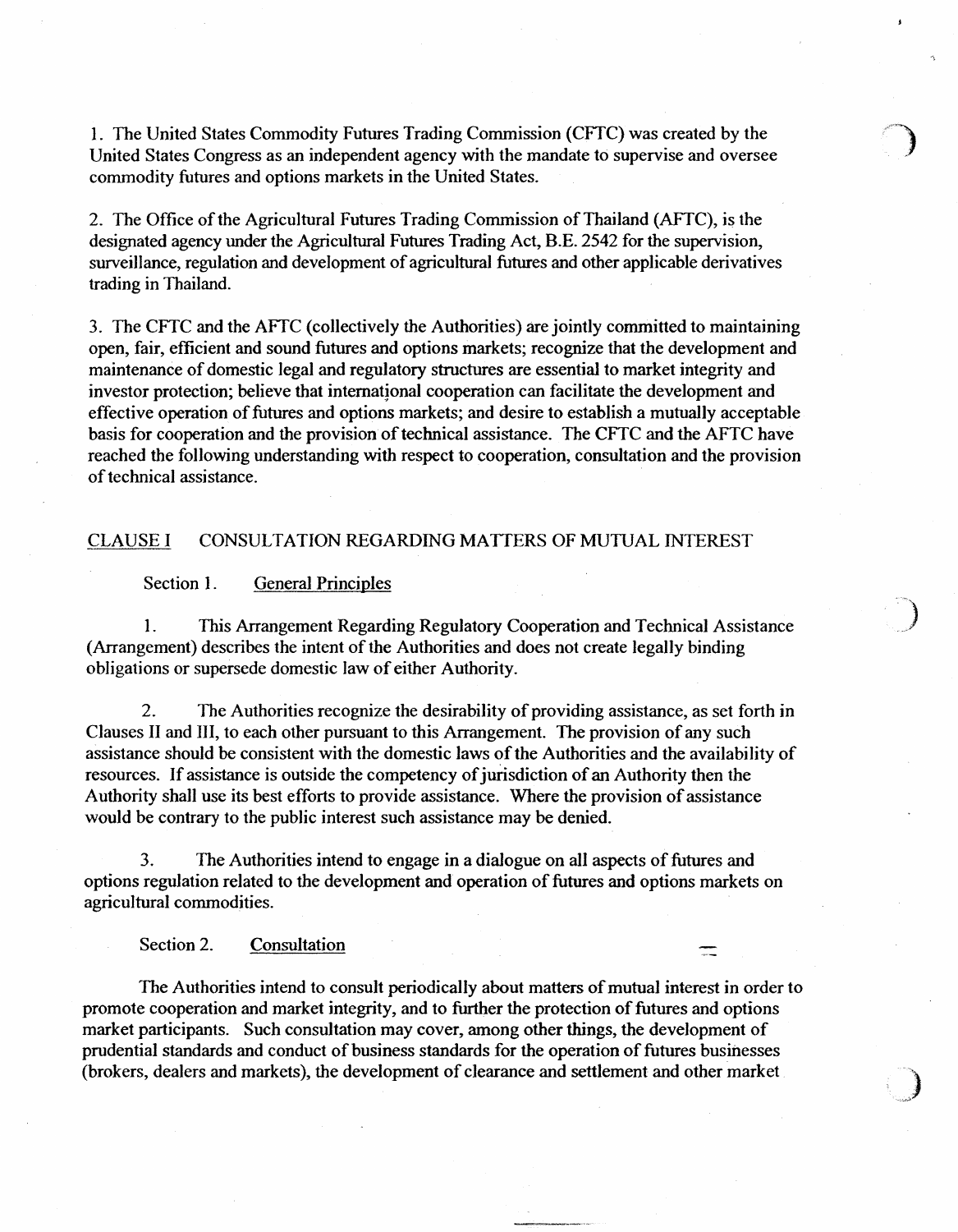systems, market oversight, and the administration of the Authorities' futures and options laws, rules, and regulations. The purpose of such consultation is to assist in the development of effective approaches to strengthening domestic and international futures and options markets.

#### Section 3. Information Sharing

The Authorities intend to share information on each other's laws, rules and regulations pertaining to futures markets and options markets, if applicable, and how those laws, rules and regulations are implemented and interpreted.

## CLAUSE II PROVISION OF TECHNICAL ASSISTANCE

#### Section 1. Technical Assistance

The CFTC intends to consult with and provide capacity building advice and assistance to the AFTC regulatory programs related to the development, administration, and operation of the agricultural futures and options markets in the Kingdom of Thailand. Such consultation should identify specific types of technical assistance the Authorities believe are desirable and reasonable. Technical assistance may include the provision of information and advice relating to the development of:

- a. Systems to improve and/or promote the risk management, price discovery and hedging functions of markets;
- b. Futures and options products and the basics of designing contracts not readily susceptible to manipulation;
- c. Order handling systems;
- d. Trade recording and comparison systems;
- e. Quotation and transaction data transmission systems;
- f. Clearance and settlement mechanisms;
- g. Regulatory requirements and best practices relating to market professionals, products and markets;
- h. Systems and related regulatory mechanisms relating to financial surveillance;
- i. Systems for effective market surveillance and enforcement programs;

j. Disclosure and other procedures and practices to inform and protect futures and options customers and market participants; and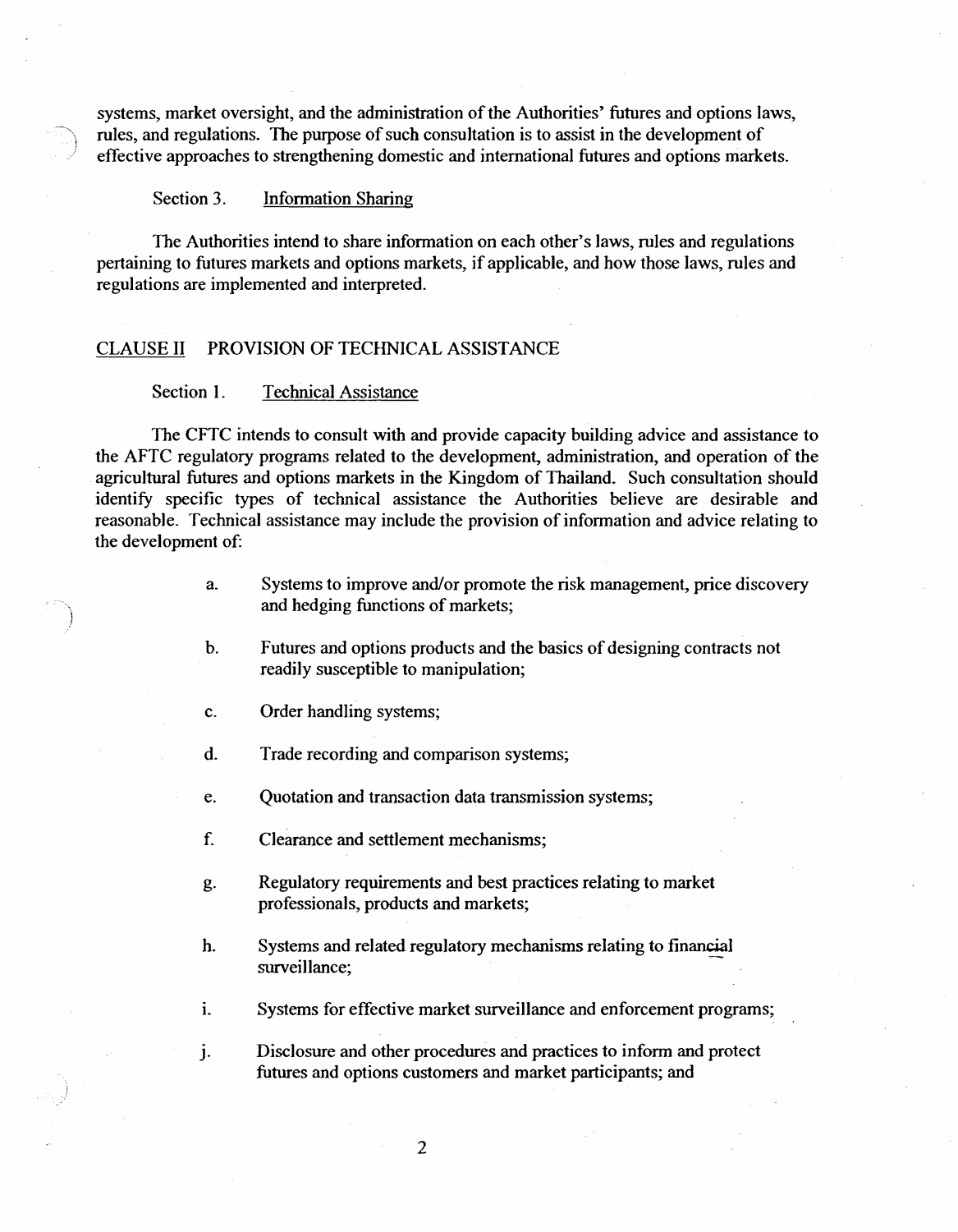#### k. Information on transparency.

#### Section 2. Specific Technical Assistance

Specific technical assistance may be provided in the following manner:

- a. Comment by CFTC staff on draft laws and regulations;
- b. Availability of CFTC staff and other relevant experts to provide consultation regarding futures and options markets;
- c. General training sessions concerning futures and options regulation; and
- d. Internship programs of short duration for AFTC personnel at the CFTC, conditioned upon the requisite legal authority to do so and the entering into of any necessary confidentiality agreements.

Section 3. Availability

The Authorities recognize that specific technical assistance is subject to the availability of resources.

#### CLAUSE III COOPERATION

Each Authority may, subject to Clause IV, Sections 2, 3, and 4 give assistance as to:

a. The granting of licenses, waivers, or exemptions for the conduct of futures business;

)

 $\overline{\phantom{a}}$ 

•···· .. . :;

- b. The laws and regulations applicable to futures business;
- c. The Jaws and regulations applicable to futures exchanges and other types of markets;
- d. The oversight of futures exchanges by regulatory and market authorities;
- e. The prevention and detection of futures and options fraud and other irregularities or unlawful activities in connection with the offer, purchase or sale of any futures or options contract; and
- f. The prevention and detection of market manipulation.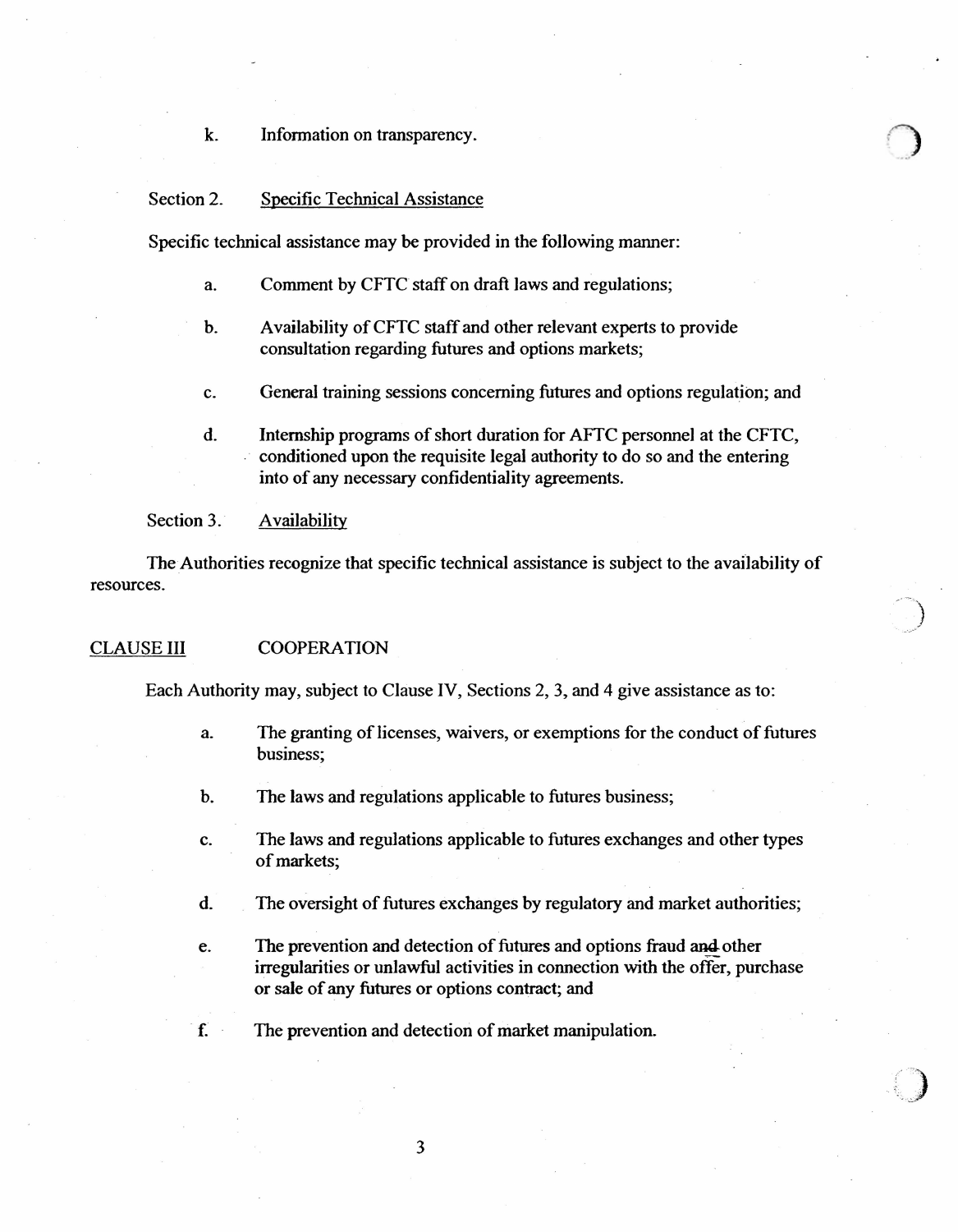# CLAUSE IV OPERATIONS

#### Section 1. Laws, Rules and Requirements

The Authorities have exchanged general information on the laws, rules and requirements applicable to the confidentiality and use of information and intend to abide by the same.

#### Section 2. Permissible Uses of Information

The requesting Authority may use non-public information and non-public documents furnished in response to a request for assistance under this arrangement solely for: the purposes set forth in the request for assistance, including ensuring compliance with the laws, regulations and/or requirements related to the request; and a purpose within the general framework of the use stated in the request for assistance, including conducting a civil or administrative enforcement proceeding, assisting in a criminal prosecution, or conducting any investigation for any general charge applicable to the violation of the provision specified in the request where such general charge pertains to a violation of the laws, regulations and/or requirements administered by the requesting Authority. The use may include enforcement proceedings which are public.

lf a requesting Authority intends to use information furnished under this Arrangement for any purpose other than those stated above, it must obtain the consent of the requested Authority.

## Section 3. Confidentiality

Each Authority wiii keep confidential requests made under this Arrangement, the contents of such requests, and any matters arising under this Arrangement, including consultations between or among the Authorities, and unsolicited assistance. After consultation with the requesting Authority, the requested Authority may disclose the fact that the requesting Authority has made the request if such disclosure is required to carry out the request.

The requesting Authority will not disclose non-public documents and information received under this Arrangement, except as contemplated by Clause IV, Section 2, or in response to a legally enforceable demand. In the context of a civil or administrative enforcementproceeding, disclosure may be made solely in such a proceeding to which the requesting Authority or the government of the requesting Authority is a party. In the event of a legally enforceable demand, the requesting Authority will notify the requested Authority prior to complying with the demand, and will assert such appropriate legal exemptions or privileges with respect to such information as may be available. The requesting Authority will use its best efforts to protect the confidentiality of non-public documents and information received under this Arrangement.  $\equiv$ 

4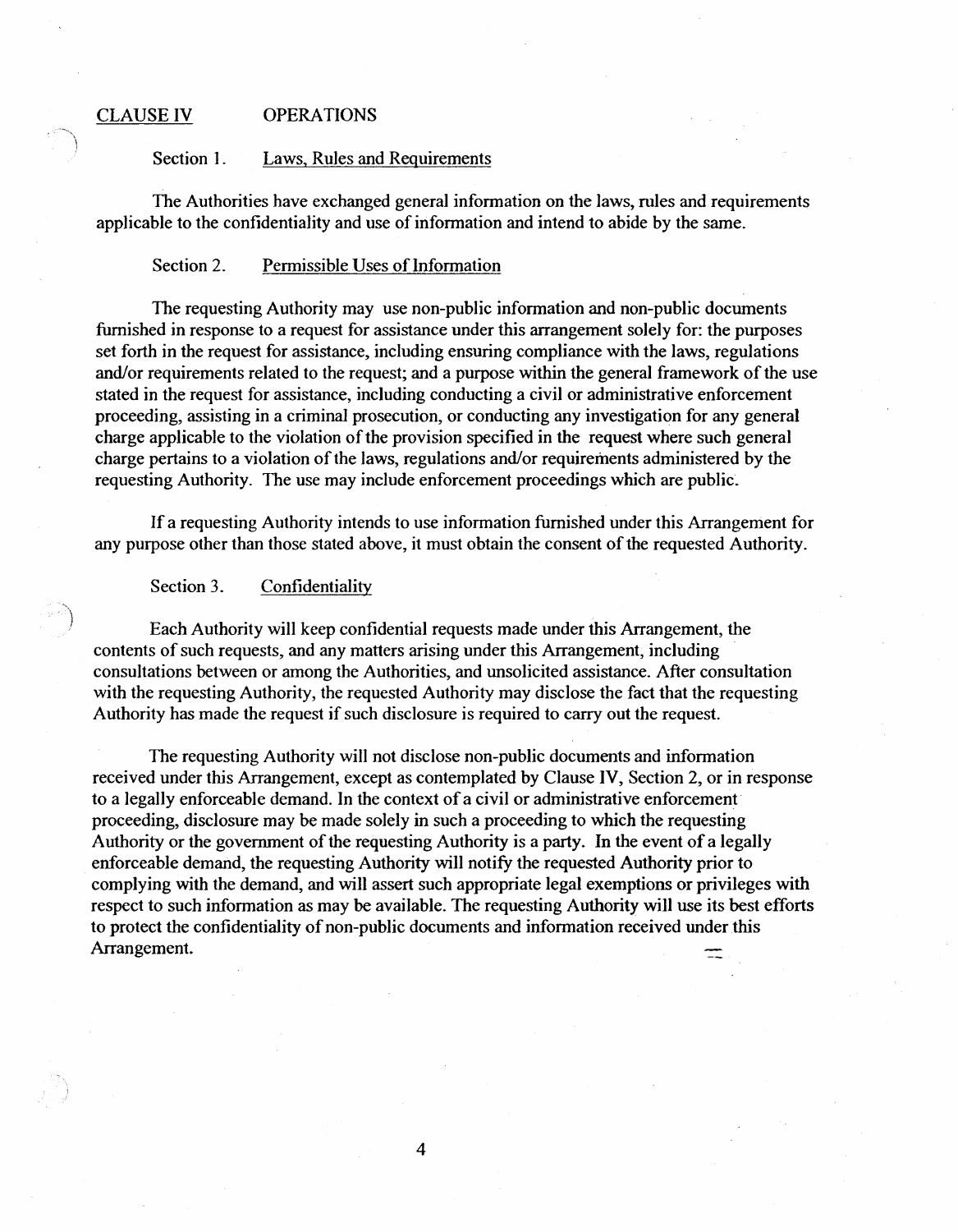#### Section 4. Requests

Requests for assistance under Clause III, procedures for making and executing such requests, permissible uses of information, confidentiality requirements, costs and other matters not explicitly included in this Arrangement will be addressed on a case-by-case basis.

Section 5. Official Contacts

To further ensure the effective operation of this Arrangement, and to facilitate communication between the Authorities, the Authorities hereby designate the contact officials set forth in Attachment A.

## CLAUSE V FUTURE ASSURANCES

l. The Authorities plan to regularly review their efforts pursuant to this Arrangement with a view toward improving communication between them. In this regard, when material additions or amendments to new United States and/or Thai futures and options laws take effect, the Authorities intend to consider whether this Arrangement should be supplemented or superseded.

2. The Authorities intend to cooperate to the fullest extent permitted by applicable law and where relevant will work toward bringing applicable information sharing law into compliance with international benchmarks.

3. The Authorities intend to move toward more formal information sharing arrangements after they have some experience with the operation of this Arrangement.

4. This Arrangement is not intended to supersede the IOSCO Multilateral MOU or any other arrangement to which the Authorities are a party.

## CLAUSE VI EFFECTIVE DATE AND TERMINATION

Section 1. Effective Date

This Arrangement is effective from the date of its signing by the Authorities.

Section 2. Termination

This Arrangement may be terminated at any time by either Authority giving thirty days' written notice to the other Authority. If such notice is given, this Arrangement continues to have effect with respect to all requests for assistance under Clause III that are made before the effective date of notification until the requesting Authority terminates the matter for which assistance was requested.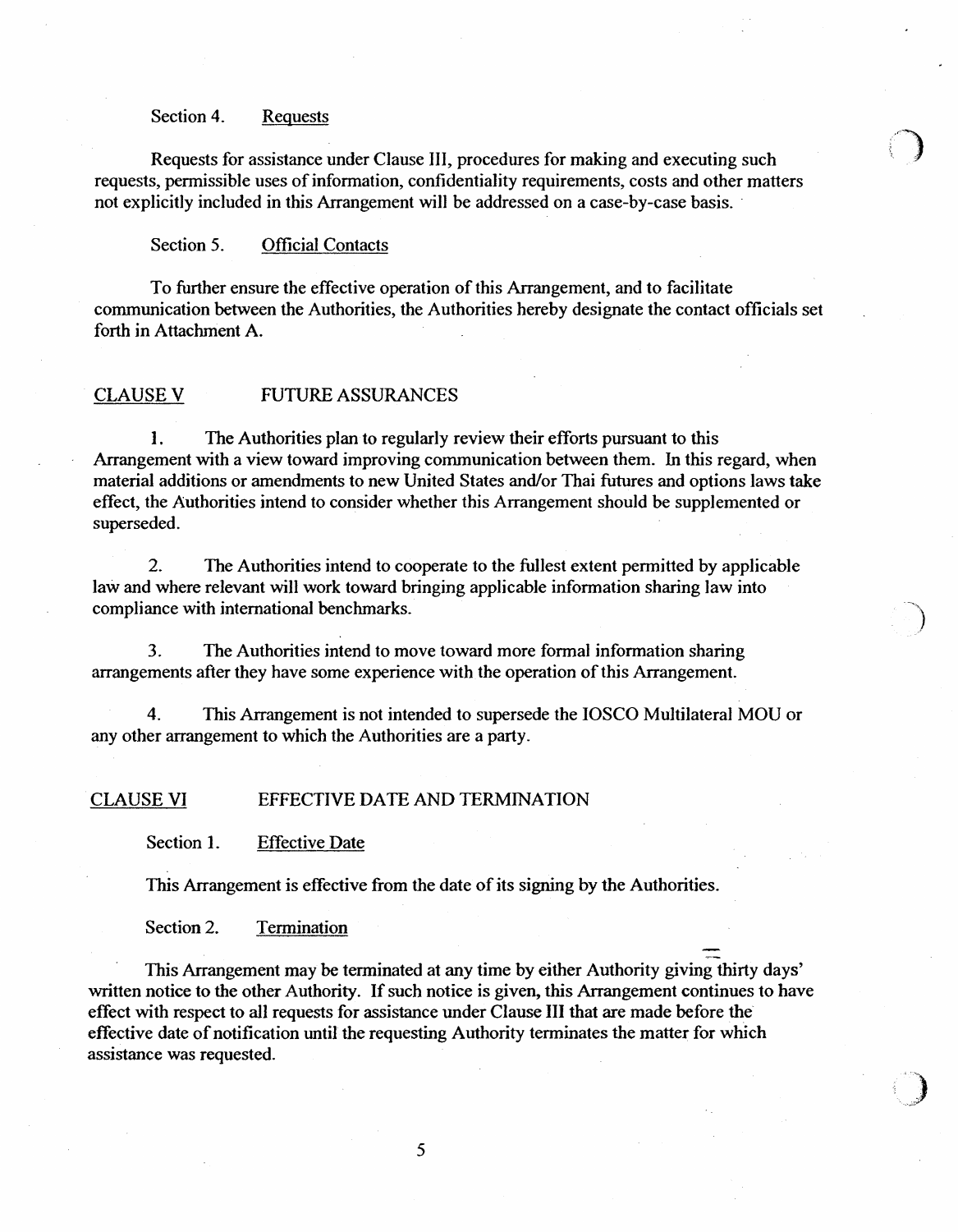This Arrangement is executed in duplicate in Boca Raton,

6

Florida on March 16, 2006.

FOR THE UNITED STATES COMMODITY FUTURES TRADING COMMISSION:

REUBEN JEFFER Ш

CHAIRMAN

FOR THE OFFICE OF THE AGRICULTURAL FUtuRES TRADING COMMISSION OF THAILAND:

CHAIPAT SAHASAKUL

SECRETARY-GENERAL